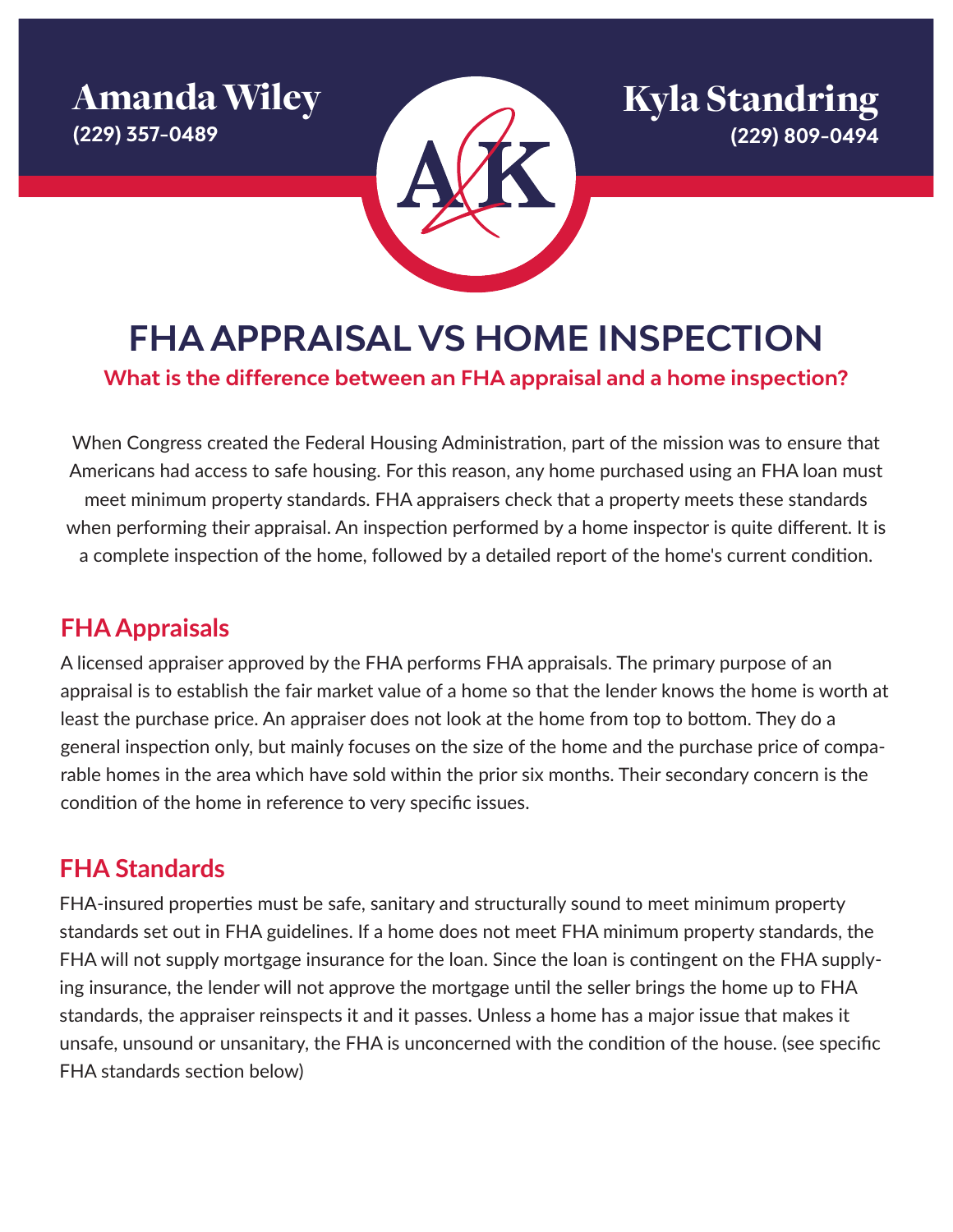### **Home Inspectors**

A home inspector has an obligation to inform his customer, the potential buyer, everything about the condition of the home, from simple things like ripped carpet or leaky faucets to major roofing or plumbing issues. Just because minor issues may not affect the safety of a home it does not mean they are not costly to repair. A potential buyer could find out from an inspection report that the home is not in the condition she believed it was in, and she may change her mind about continuing with the purchase. For this reason, many home purchase contracts contain special language that makes the contract contingent on the findings of a home inspection and allow for negotiation of repair costs or purchase price.

#### **Performance**

A home inspector also inspects major systems like heating and air systems or hot water heaters and appliances for their condition. To do this, a home inspector goes up on the roof, crawls through crawlspaces and goes into attic spaces. If an inspector finds that the roof of a home or an air compressor is not performing to a minimum standard they note it in a written report. At that point, the potential buyer could decide not to purchase the home at the negotiated price.

## **Specific FHA Standards**

FHA-insured properties must be safe, sanitary and structurally sound to meet minimum property standards set out in FHA guidelines. If a home does not meet FHA minimum property standards, the FHA will not supply mortgage insurance for the loan. Since the loan is contingent on the FHA supplying insurance, the lender will not approve the mortgage until the seller brings the home up to FHA standards, then it is reinspected and it passes. Unless a home has a major issue that makes it unsafe, unsound or unsanitary, the FHA is unconcerned with the condition of the house.

In December 2005 FHA made a number of changes to their requirements, allowing for "As Is" appraisals, even if minor defects to the property condition exist. FHA appraisals occurring on or after January 1, 2006 now only require repairs for conditions that rise above cosmetic defects, minor defects, or normal wear and tear. Appraisers must report ALL deficiencies but lenders can use professional judgment and prudent underwriting practices to determine when a property's condition is a threat to safety or jeopardizes structural integrity.